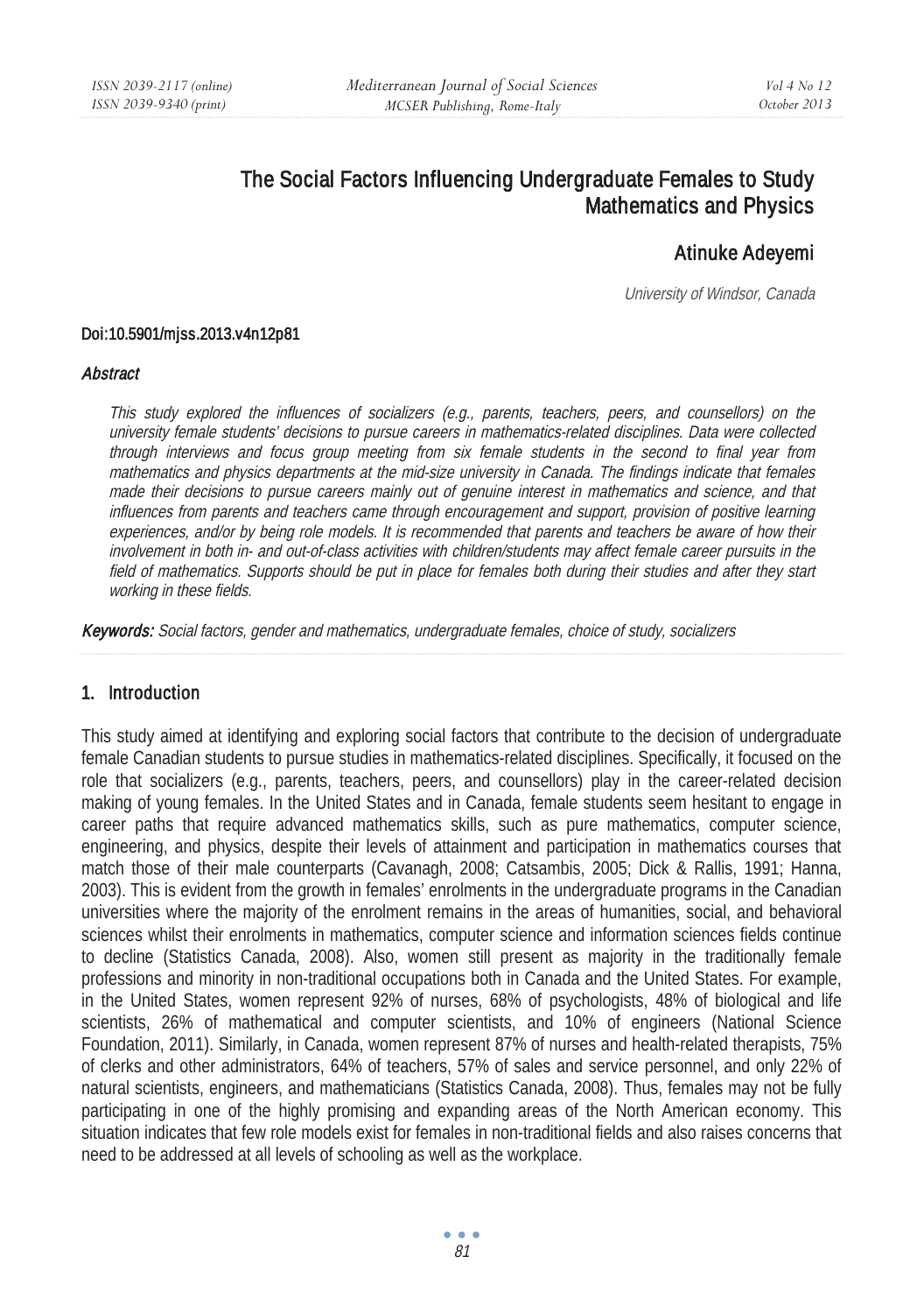### 2. Literature Review

Researchers have attributed female students' unwillingness to pursue careers in mathematics-related disciplines to many factors, such as negative attitudes towards mathematics, mathematics stereotyped as a male domain, inappropriate teaching practices, socialisation, limited exposure to after-school activities in mathematics, and lack of knowledge of the need and usefulness of mathematics in career decisions making (American Association of University Women [AAUW], 1998; Boaler 1997; Eccles 1994; Gadalla, 1998; Hanna, 2003; Rogers & Kaiser 1995). Although studies have examined the reasons for the lack of female participation in mathematics which focused on gender differences (AAUW, 1992; Crombie et al., 2005; Ercikan, McCreith, & Lapointe, 2005; Ma & Cartwright, 2003; Kellaghan & Madaus, 2002; Walkerdine, 1998), most of them were conducted at the high school level and relied upon females' career intentions rather than females' actual career choices. In addition, comparisons have been usually made between female and male students with little research done on finding out about the disparity in motives (if they exist) amongst females who opted for non-traditional career choices. There has been a growing body of research that points to inherent differences within gender groups and therefore question viewing and treating males (Martino, Lingard, & Mills, 2004) or females (Marlino & Wilson, 2002; Slater, Guthrie, & Boyd, 2001) as uniform group. For example, it has been established that females from different racial and ethnic backgrounds also differ in their career expectations and goals.

Researchers have reported that social factors such as socializers and cultural milieu could affect females' enrolment in mathematics. That is, the attitudes and behaviours of parents, teachers, counsellors, and peers have consequences on female enrolment choices in mathematics (AAUW, 1992; Leedy et al., 2003). Research findings also indicate that these social groups think that males will outshine females in subjects such as high school calculus, and as a result, less encouragement is given to females in the pursuit of mathematics (Brush, 1980; Dick & Rallis, 1991; Meece et al., 1982; Paa & MacWhirter, 2000)

To this day, very little research has been conducted in Canada on female students pursuing nontraditional careers at the university level. As a result, the explanations for the under representation of female students pursuing careers in mathematics-related disciplines at the university level remain indistinct and need further in-depth research. In 1998, Gadalla cautioned that "it is unlikely that female representation in [mathematics- related careers] will increase in the near future because women continue to account for relatively small proportions of total university enrolment in these fields" (p. 2). For these reasons, females who persevered in the traditionally underrepresented fields of study may prove to be valuable source for research aiming to obtain in depth information on the impact of socializers on career choices of university female students toward mathematics-related disciplines. Therefore, the purpose of this study was to examine the specifically social factors that influenced the decision to pursue mathematics-related disciplines of a group of second to final year undergraduate female students at the mid-size university in Southern Ontario, Canada.

This study was framed around a theoretical model of career choice developed by Dick and Rallis (1991). In this model, between a student's aptitude and her career choice stand several factors that affect the outcome. The socializers play the central role. The perception of socializers, together with the contextual factors (cultural milieu) and past, lived, experiences, are interpreted by the student and in that process form her self-concept and abilities and determine comparative values of pursuit of different careers. On the other hand, students' aptitudes shape their past experiences and both, in turn, can have an effect on socializers' attitudes and expectations for the students. Also, the cultural milieu in which students and socializers dwell influences the attitudes and expectations of socializers, the students' perceptions of attitudes and expectations of socializers, and, eventually, students' self concepts and career values. While Dick and Rallis used surveys and large samples for their study, they recommended that future studies implement interviews with women who have opted for careers in science and engineering, to obtain "a more detailed picture of the forces and factors forming their career choices" (p. 291). Accordingly, in this study, the model was adapted to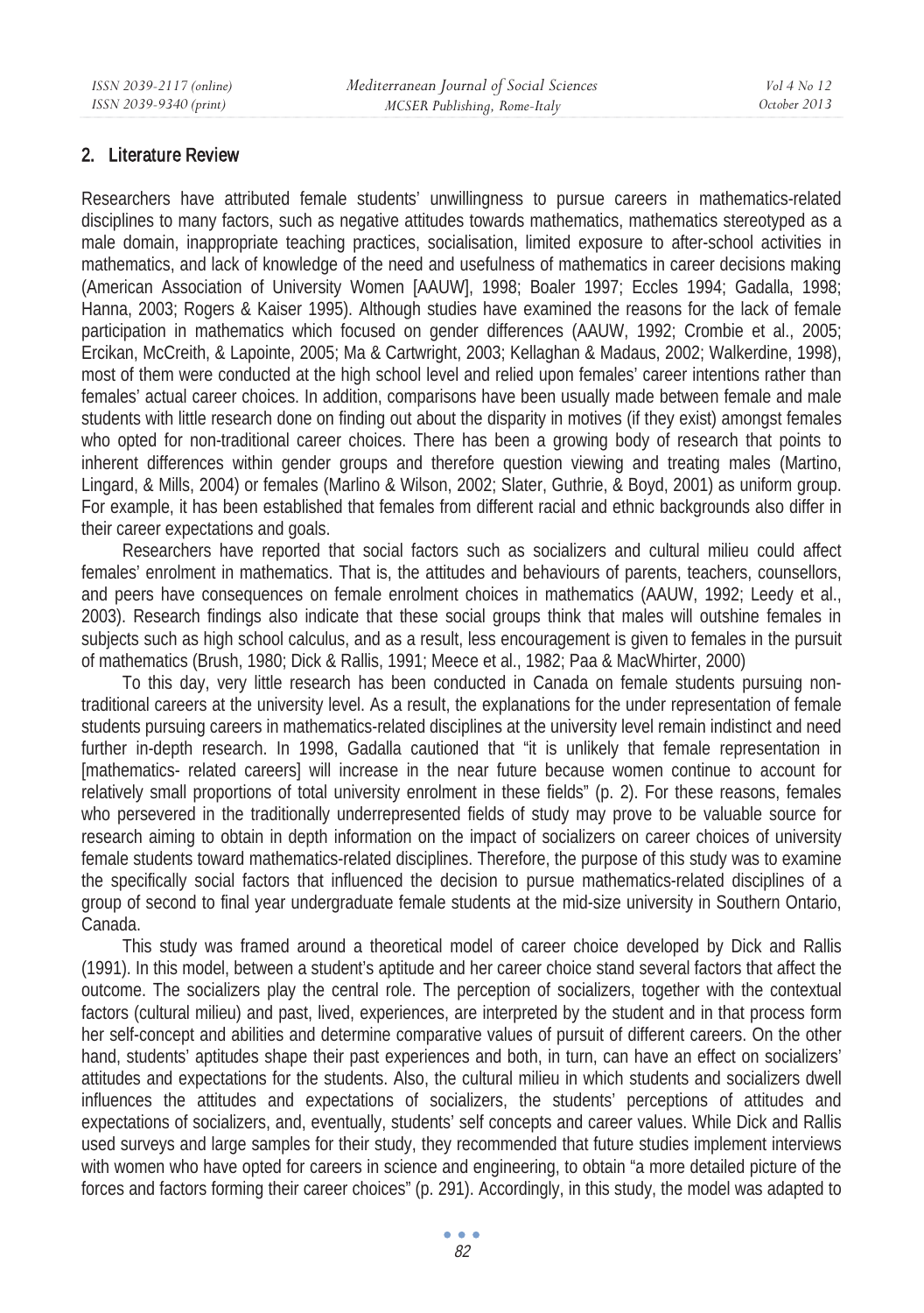better fit university students (rather than high school students, as it is in its original form) and the interviews were conducted along the variables in the model.

## 3. Methods and Procedures

This study took a form of a qualitative case study. This research design was chosen because the goal was to examine the situation primarily from the participants' perspectives and to gain in-depth understanding of the case (Hancock & Algozzine, 2006). In particular, Creswell (2009) explains that case study is a method of inquiry that allows for deep exploration of one or more individuals, while Yin (2009) views case study as particularly suitable for answering 'how' and 'why' questions. In addition, the focus of case study research is explained as a "bounded system" (Merriam, 1988, p. 9). This study was bounded by the unit of analysis (the female participants), the context (pursuing mathematics-related disciplines at a mid-size university in southern Ontario), and sampling criteria (involving only second- to final-year undergraduate female students in mathematics and physics).

The convenience non-random sampling method (Cohen, Manion, & Morrison, 2000; Nardi, 2006) was used to select participants from two departments (Mathematics and Statistics, and Physics) in a Faculty of Science. The participants were six female students in the second to final year from Mathematics and Physics departments at the mid-size university in Ontario, Canada. The participants' ages ranged from 19 to 25; they were all full-time undergraduate students in the Faculty of Science. Although three of the participants were not born in Canada, all of them obtained their high school education in Canada. This gave room for obtaining insights pertinent to female decisions to pursue non-traditional fields in the Canadian educational system. By making sure that the sample consists of participants from years 2-4 from two departments and that data collection was done in a relatively short time, the researcher followed the research approach outlined by Hoepfl (1997), who cautioned qualitative researchers that sampling errors (e.g., insufficient breadth in sampling, changes in participants and procedures over time, and lack of depth in data collection at the research site) may result in distorted findings.

Face-to-face interviews and focus group discussion were the primary methods of data collection used in this study. This is consistent with Mason (2002), who stated that interviews of individuals or groups give the researcher the opportunity to obtain rich, personalised information. After transcribing interview with each participant and the focus group meeting, the emerging themes and patterns in the participants' responses were noted.

In addressing the validity and reliability of the study, two types of data triangulation were used: (a) multiple sources (i.e., multiple participants, and (b) multiple data collection methods (i.e., individual and focus group interviews). I was, from the beginning of the study, mindful of the potential biases arising from my strong educational background in mathematics-related discipline. Thus, I aimed at representing participants' experiences and opinions accurately. The data collected and interpreted were taken back to participants for review to check for accuracy. In addition, an external observer was asked to review the data and the findings so as to ensure that data were not lost through my bias or carelessness. Reliability threats were addressed through documentation. A detailed record was kept of how data were collected and how participants were contacted.

## 4. Results

The findings revealed that the females in this study made their decisions to pursue mathematics-related disciplines mostly due to their genuine interest in mathematics and science, which appears to have been stimulated by experiences with these subjects prior to and during high school. This is consistent with previous research (Dick & Rallis, 1991; Gadalla, 1998; Pertiller, 2006) that states that females' interests influence their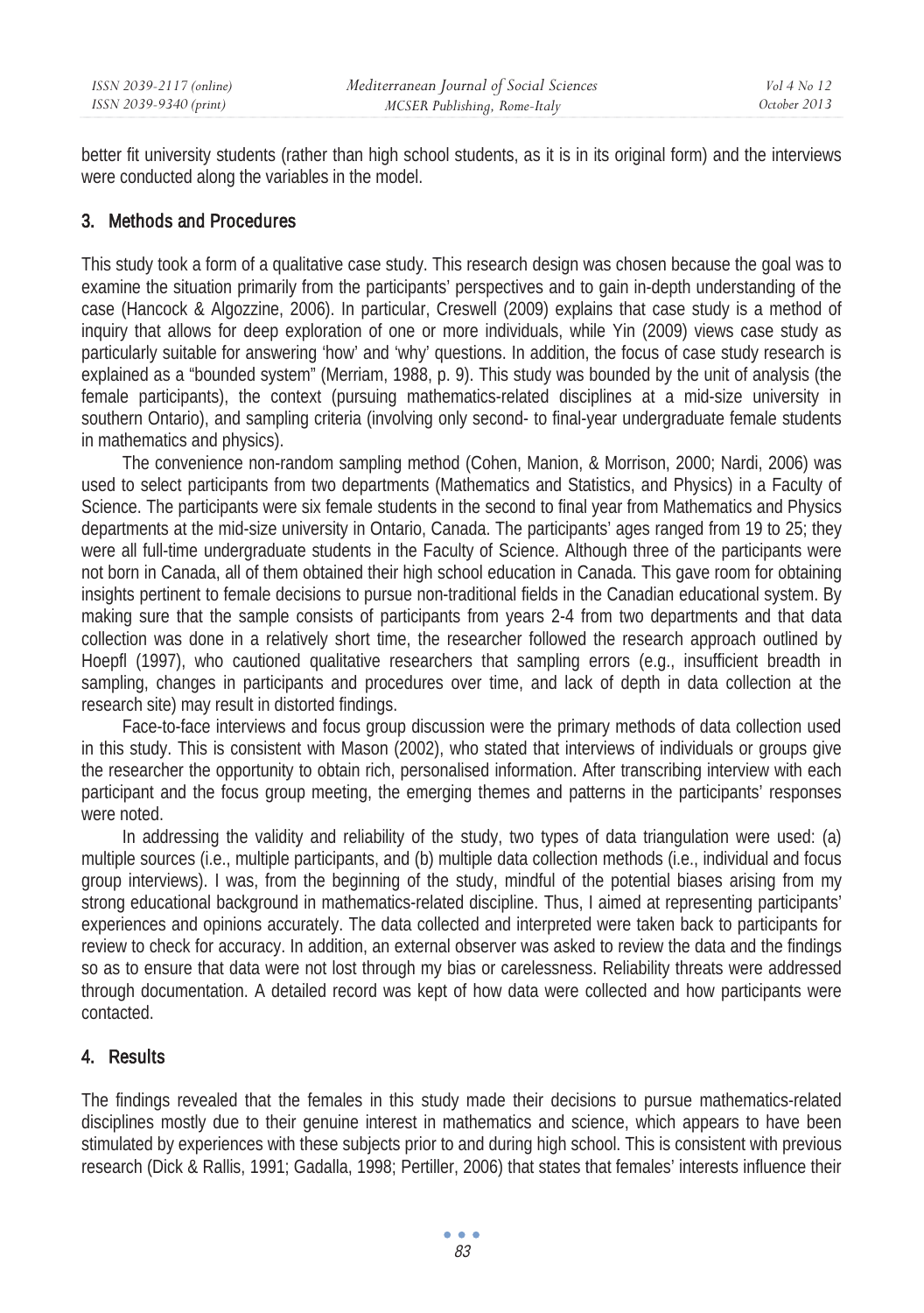| ISSN 2039-2117 (online) | Mediterranean Journal of Social Sciences | Vol 4 No 12  |
|-------------------------|------------------------------------------|--------------|
| ISSN 2039-9340 (print)  | MCSER Publishing, Rome-Italy             | October 2013 |

intentions to pursue a particular career and that interest is the most common reason influencing females' decision for choosing physics as a career (Ivie & Guo, 2006).

Socializers, specifically parents and teachers, were influential in the females' decisions—through encouragement and support and/or by being role models. Positive experiences provided by the teachers included the use of adequate teaching methods. The parents of the females in this study supported and encouraged their daughters' interest in mathematics and science. The females did not only have positive perceptions of their parents' attitudes towards mathematics, but were also brought up in a mathematicssupportive environment from a young age. Based on the participants' recollections, these factors increased their interest in and enjoyment in doing mathematics and science. Parental support and encouragement have also been reported by other researchers (Catsambis, 2005; Dick & Rallis, 1991; Muller, 1998; Robinson, 2006) as significant, because of their impact on students' attitudes towards mathematics, achievements and participation in mathematics, career aspirations, career-choice development, and future selections of mathematics- and science-related majors. In addition, the females appeared confident in their mathematics abilities; they described mathematics as manageable and felt that they could excel in mathematics-related disciplines. It seems that parents' and teachers' support and actions may have contributed to the females' confidence in mathematics and/or sciences. Also, having more educated mothers and having parents in careers such as engineering seem to have influenced the females' mathematics-related career choices.

### 5. Conclusion

The study contributes to research on females' motivations to pursue mathematics-related disciplines in higher education. It also sheds further light into what can be done by parents, teachers, facilitators of the secondary and postsecondary programs, mathematics course instructors, and care counsellors to increase females' interest and willingness to pursue careers in mathematics-related fields. In conclusion, I suggest that more outreach programs and mathematics-related extracurricular activities, such as math clubs, be organised in schools to engage both students and their parents. Hiring bodies should be made aware of the impact female instructors may have on their female students; they may encourage their new faculty members to become involved in the promotional activities, organization of mathematics/science clubs, and competitions where female involvement would be promoted.

### References

- American Association of University Women (AAUW) (1992). How schools shortchange girls. Washington, DC: American Association of University Women Educational Foundation.
- American Association of University Women (1998). Gender gaps: Where schools still fail our children. American Association of University Women Educational Foundation.
- Boaler, J. (1997). Reclaiming school mathematics: The girls fight back. Gender and Education, 9(3), 285–306.
- Brush, L.R. (1980). Encouraging Girls in Mathematics. The problem and the solution. Cambridge, MA: ABT Books.
- Catsambis, S. (2005). The gender gap in mathematics: Merely a step function? In A. Gallagher and J. Kaufman (Eds.). Gender differences in mathematics. An integrative psychological approach (pp. 220-245) Cambridge, UK: Cambridge University Press.
- Cavanaugh, S. (2008). Stereotype of mathematical inferiority still plagues girls. Education Week, 28(1), 9
- Cohen, L., Manion, L., & Morrison, K. (2000). Research methods in education (5th ed.). London, UK: Routledge.
- Creswell, J. (2009). Research *design: Quantitative, qualitative, and mixed methods approaches.* (3<sup>rd</sup> Ed). Sage Publications.
- Crombie, G., Sinclair, N., Silverthorn, N., Byrne, B.M., Dubois, D. L., & Trinneer, A. (2005). Predictors of young adolescents' math grades and course enrolment intentions: Gender similarities and differences. Sex Roles, 52(5/6), 351–367.
- Dick T., & Rallis S. (1991). Factors and influences on high school students' career choices: Journal for Research in Mathematics Education, 22(4), 281- 292.